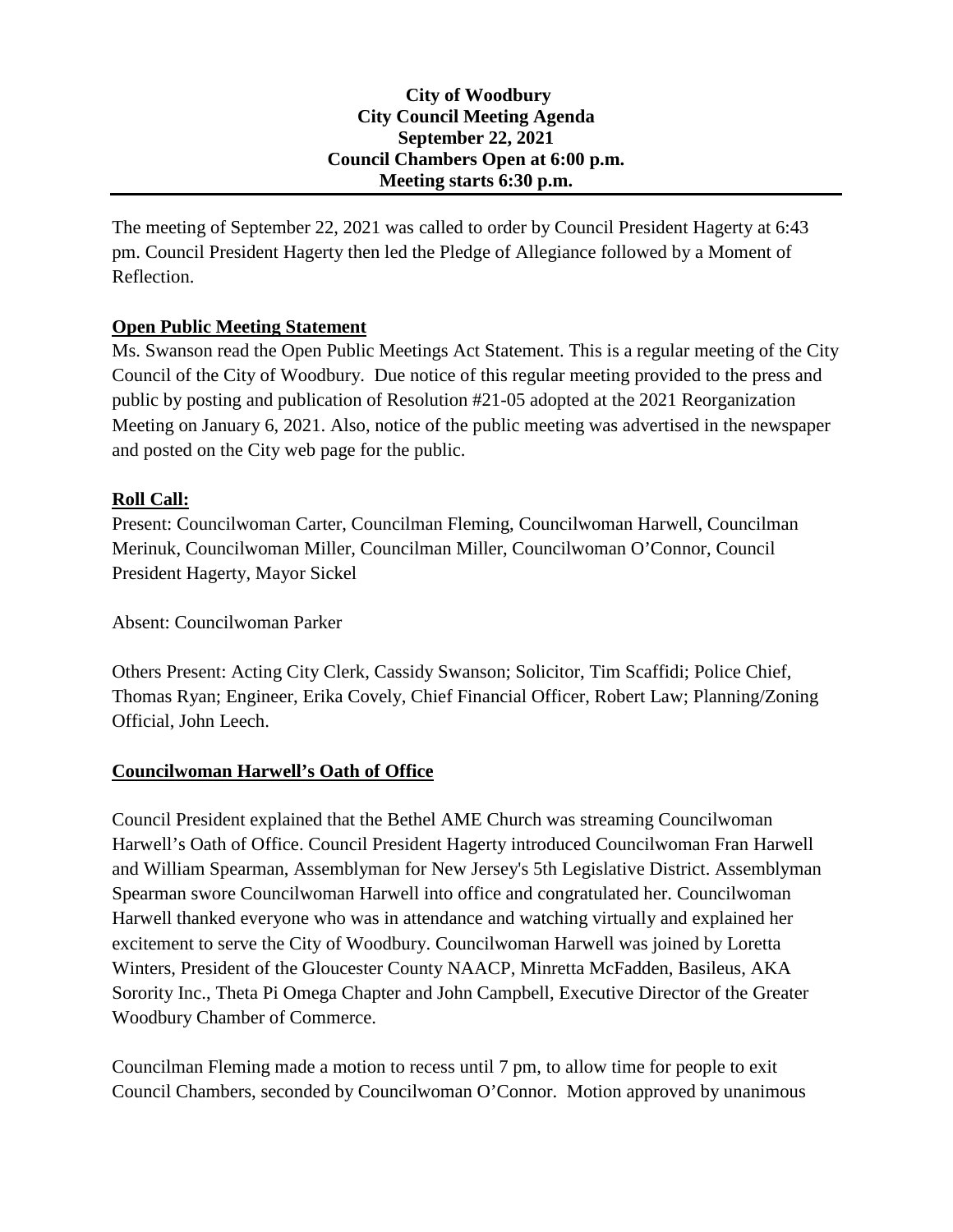voice vote.

Recess began at 6:50 pm Recess ended at 7:02 pm

Councilman Fleming made a motion to resume the regular meeting of the City Council of the City of Woodbury, seconded by Councilwoman O'Connor. Motion approved by unanimous voice vote.

# **Approval of Minutes**

Councilwoman O'Connor made a motion to approve the meeting minutes from the April 14, seconded by Councilwoman Miller. Motion approved via voice vote resulting in the following;

Ayes 6 Councilwoman Carter, Councilman Merinuk, Councilwoman Miller, Councilman Miller, Councilwoman O'Connor, Council President Hagerty Nays 0 Absent 1 Councilwoman Parker Abstain 2 Councilman Fleming, Councilwoman Harwell

Councilwoman O'Connor made a motion to approve the meeting minutes from the July 14, seconded by Councilwoman Carter. Motion approved via voice vote resulting in the following;

Ayes 6 Councilwoman Carter, Councilman Merinuk, Councilwoman Miller, Councilman Miller, Councilwoman O'Connor, Council President Hagerty

Nays 0

Absent 1 Councilwoman Parker

Abstain 2 Councilman Fleming, Councilwoman Harwell

Councilwoman O'Connor made a motion to approve the meeting minutes from the August 11, seconded by Councilman Miller. Motion approved via voice vote resulting in the following;

Ayes 6 Councilwoman Carter, Councilman Merinuk, Councilwoman Miller, Councilman Miller, Councilwoman O'Connor, Council President Hagerty Nays 0 Absent 1 Councilwoman Parker Abstain 2 Councilman Fleming, Councilwoman Harwell

## **Open to the Public for Agenda Items**

Council President Hagerty stated the meeting will be opened to the public for agenda items only. Council President Hagerty reminds everyone that each agenda item does have to get read aloud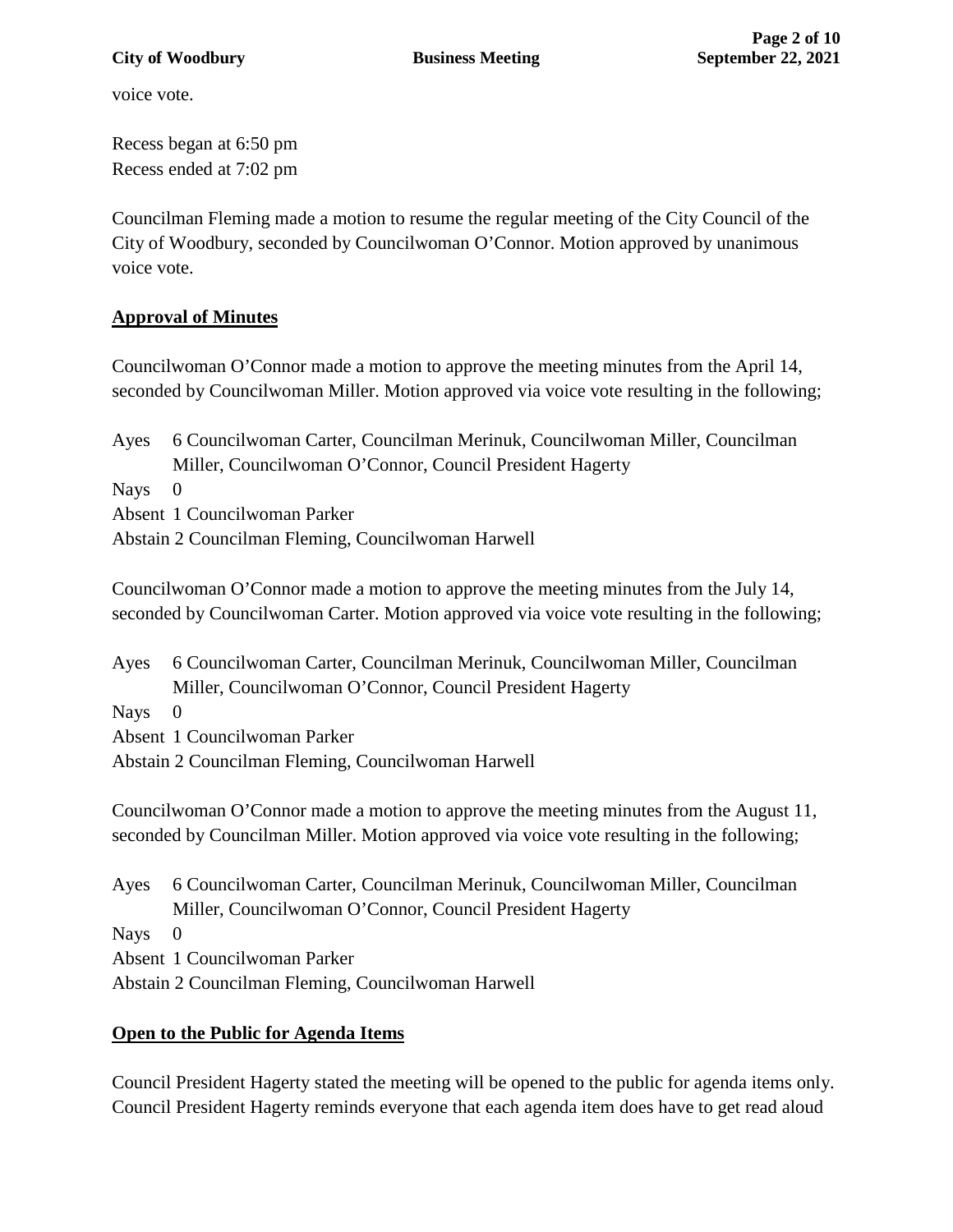### **City of Woodbury Business Meeting September 22, 2021**

by Ms. Swanson for the record and that Ordinances 2343-21 through 2347-21 will each have their own public hearing. Ms. Swanson then read the titles of the Ordinances and Resolutions. Councilwoman O'Connor made a motion to open to the public, seconded by Councilman Fleming. Motion approved by unanimous voice vote. Ms. Swanson went on to inform the public that at this time they can come up to the podium to be heard at this time.

Tony Alveario – 522 Delaware St. – Mr. Alveario is opposed to Resolution 21-130 and would like the Resolution to be tabled or amended to state that the second Monday in October be known as Indigenous Peoples and Columbus Day. Mr. Alveario explained the history of Christopher Columbus and the importance of his recognition to the Italian community.

Jared Hunter – 23 N. Drexel St. – Mr. Hunter expressed his hopes to speak to Mr. Alveario in regard to Resolution 21-130. Mr. Hunter asked if there was a difference to City Manager and City Administrator as referenced in Resolution 21-136 and Resolution 21-137. Mr. Scaffidi answered. Mr. Hunter asked how much the contracted referenced in Resolution 21-136 is and if there will be any additional charges with Resolution 21-137. Mr. Scaffidi answered. Mr. Hunter asked if Municipal Solutions will manage the job posting or will it be on the City website. Mr. Everston, of Municipal Solutions, and Ms. Swanson answered. Mr. Hunter asked why there was a non-fair an open contract decided for this contract. Mr. Scaffidi answered. Mr. Hunter noted that he would like to see a well thought out search in our community as well across the nation.

Hearing no one, Councilman Fleming made a motion to close to the public, seconded by Councilwoman O'Connor. Motion approved by unanimous voice vote. **Ordinances**

**ORDINANCE 2343-21** AN ORDINANCE AMENDING THE CODE BOOK OF THE CITY OF WOODBURY TO ADOPT A NEW CHAPTER TO BE ENTITLED "MASSAGE BUSINESSES" Ms. Swanson read the title of the Ordinance. Councilman Fleming moved to open to the public on Ordinance 2343-21, seconded by Councilman Miller.

Tony Alveario – 522 Delaware St. – Mr. Alveario would like to see stronger zoning codes for similar businesses.

Hearing no one, Councilman Fleming made a motion to close to the public on Ordinance 2343- 21, seconded by Councilwoman O'Connor. Councilman Fleming made a motion to adopt Ordinance 2343-21, seconded by Councilman Miller.

Motion approved via roll call vote resulting in the following;

Ayes 7 Councilwoman Carter, Councilman Fleming, Councilman Merinuk, Councilwoman Miller, Councilman Miller, Councilwoman O'Connor, Councilwoman Parker, Council President Hagerty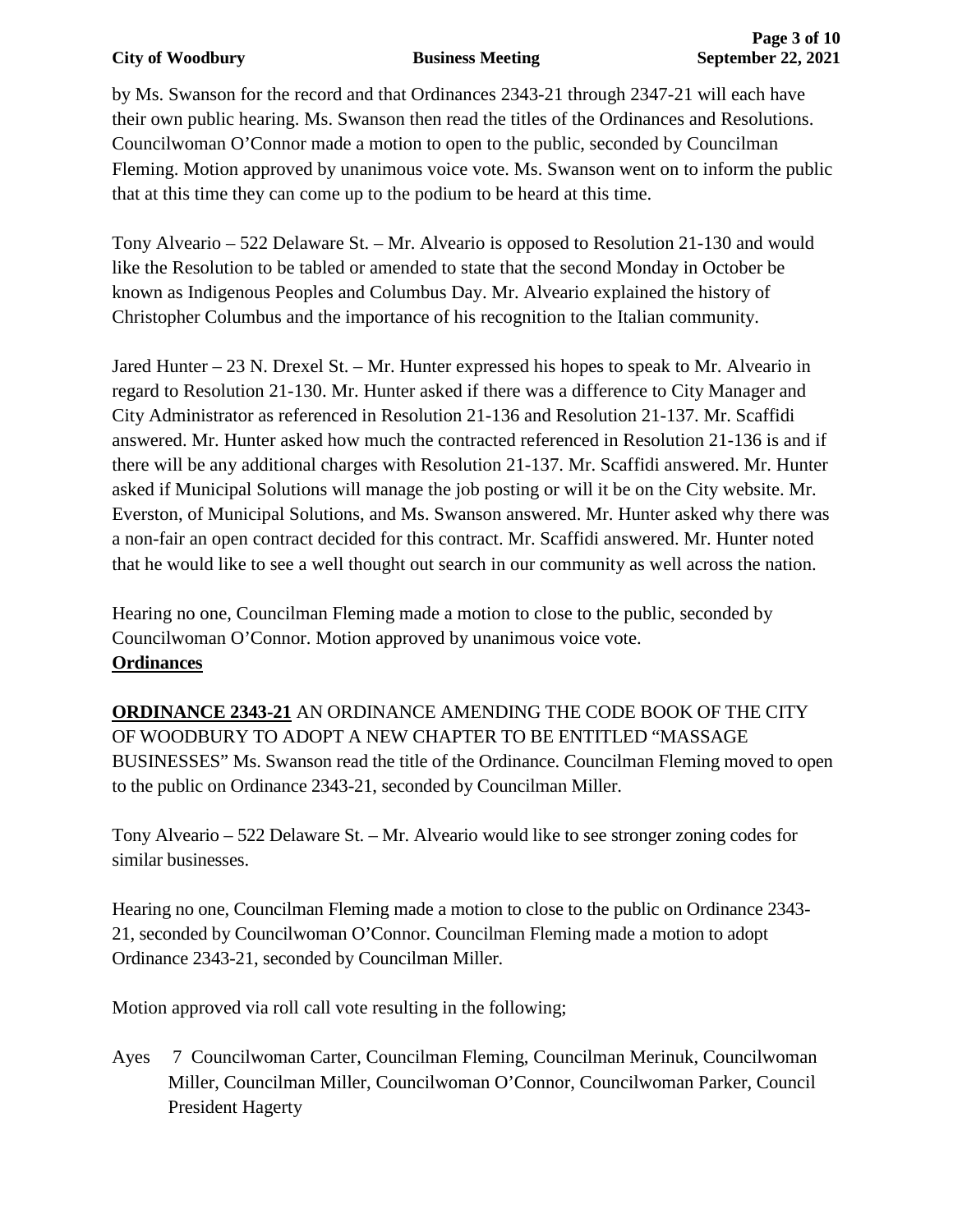Nays 0 Absent 1 Councilwoman Parker Abstain 1 Councilwoman Harwell

**ORDINANCE 2344-21** AN ORDINANCE TO FIX AND ESTABLISH SALARIES AND RATE OF COMPENSATION ON THE VARIOUS OFFICERS AND EMPLOYEES OF THE CITY OF WOODBURY IN THE COUNTY OF GLOUCESTER, AND TO PROVIDE THE MANNER OF PAYMENT THEREOF AND REPEALING ALL ORDINANCES OR PARTS OF ORDINANCES INCONSISTENT HEREWITH Ms. Swanson read the title of the Ordinance. Councilman Fleming moved to open to the public on Ordinance 2344-21, seconded by Councilwoman O'Connor.

Hearing no one, Councilman Fleming made a motion to close to the public on Ordinance 2344- 21, Seconded by Councilman Miller. Councilman Fleming made a motion to adopt Ordinance 2344-21, seconded by Councilman Miller.

Motion approved via roll call vote resulting in the following;

Ayes 7 Councilwoman Carter, Councilman Fleming, Councilman Merinuk, Councilwoman Miller, Councilman Miller, Councilwoman O'Connor, Councilwoman Parker, Council President Hagerty

Nays 0

Absent 1 Councilwoman Parker Abstain 1 Councilwoman Harwell

**ORDINANCE 2345-21** AN ORDINANCE OF THE CITY OF WOODBURY AMENDING CHAPTER 156 "SEWERS" AND CHAPTER 197 "WATER" OF THE CODE OF THE CITY OF WOODBURY Ms. Swanson read the title of the Ordinance. Councilman Fleming moved to open to the public on Ordinance 2345-21, seconded by Councilwoman O'Connor

Hearing no one, Councilman Fleming made a motion to close to the public on Ordinance 2345- 21, Seconded by Councilwoman O'Connor. Councilman Fleming made a motion to adopt Ordinance 2345-21, seconded by Councilman Miller.

Motion approved via roll call vote resulting in the following;

Ayes 7 Councilwoman Carter, Councilman Fleming, Councilman Merinuk, Councilwoman Miller, Councilman Miller, Councilwoman O'Connor, Councilwoman Parker, Council President Hagerty

Nays 0

Absent 1 Councilwoman Parker

Abstain 1 Councilwoman Harwell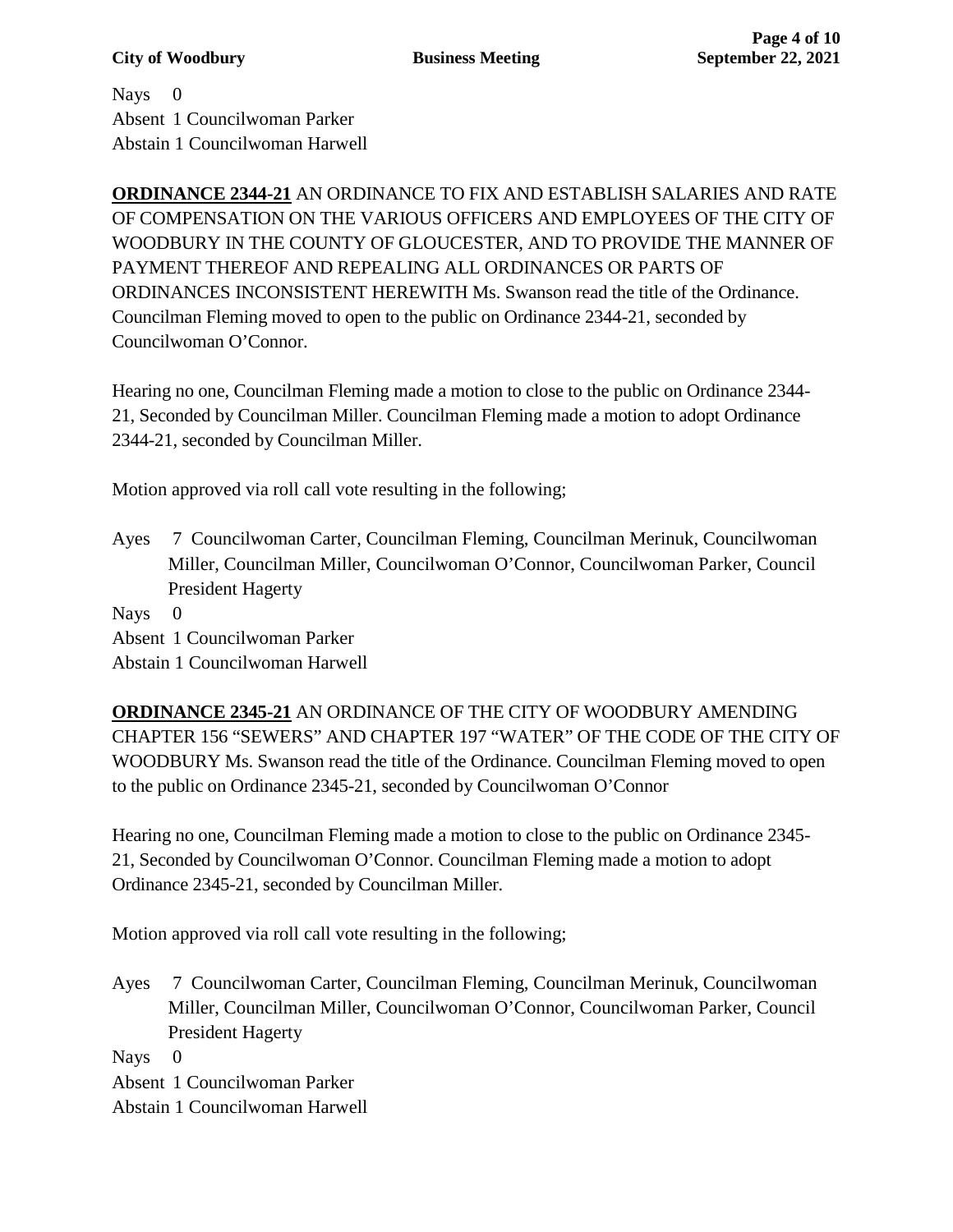**ORDINANCE 2346-21** AN ORDINANCE OF THE CITY OF WOODBURY REPEALING ORDINANCE 2336-21 AND ADOPTING A NEW CHAPTER 165, STORMWATER CONTROL, OF THE CODE BOOK OF THE CITY OF WOODBURY Ms. Swanson read the title of the Ordinance. Councilman Fleming moved to open to the public on Ordinance 2346-21, seconded by Councilwoman O'Connor.

Hearing no one, Councilman Fleming made a motion to close to the public on Ordinance 2346- 21, Seconded by Councilman Miller. Councilman Fleming made a motion to adopt Ordinance 2346-21, seconded by Councilman Miller.

Motion approved via roll call vote resulting in the following;

Ayes 7 Councilwoman Carter, Councilman Fleming, Councilman Merinuk, Councilwoman Miller, Councilman Miller, Councilwoman O'Connor, Councilwoman Parker, Council President Hagerty

Nays 0 Absent 1 Councilwoman Parker Abstain 1 Councilwoman Harwell

**ORDINANCE 2347-21** AN ORDINANCE TO AMEND THE CODE BOOK OF THE CITY OF WOODBURY CHAPTER 178 ENTITLED "TAXATION" TO ADD ARTICLE II ENTITLED "TOTALLY DISABLED VETERAN'S AND SURVIVING SPOUSE'S TAX EXEMPTION" Ms. Swanson read the title of the Ordinance. Councilman Fleming moved to open to the public on Ordinance 2347-21, seconded by Councilman Miller.

Hearing no one, Councilman Fleming made a motion to close to the public on Ordinance 2347- 21, Seconded by Councilwoman O'Connor. Council made a motion to adopt Ordinance 2347- 21, seconded by Councilman Miller.

Motion approved via roll call vote resulting in the following;

Ayes 7 Councilwoman Carter, Councilman Fleming, Councilman Merinuk, Councilwoman Miller, Councilman Miller, Councilwoman O'Connor, Councilwoman Parker, Council President Hagerty

Nays 0

Absent 1 Councilwoman Parker

Abstain 1 Councilwoman Harwell

## **Resolutions**

**RESOLUTION NO. 21-130** RESOLUTION OF THE CITY COUNCIL OF THE CITY WOODBURY DECLARING THE SECOND MONDAY IN OCTOBER BE KNOWN AS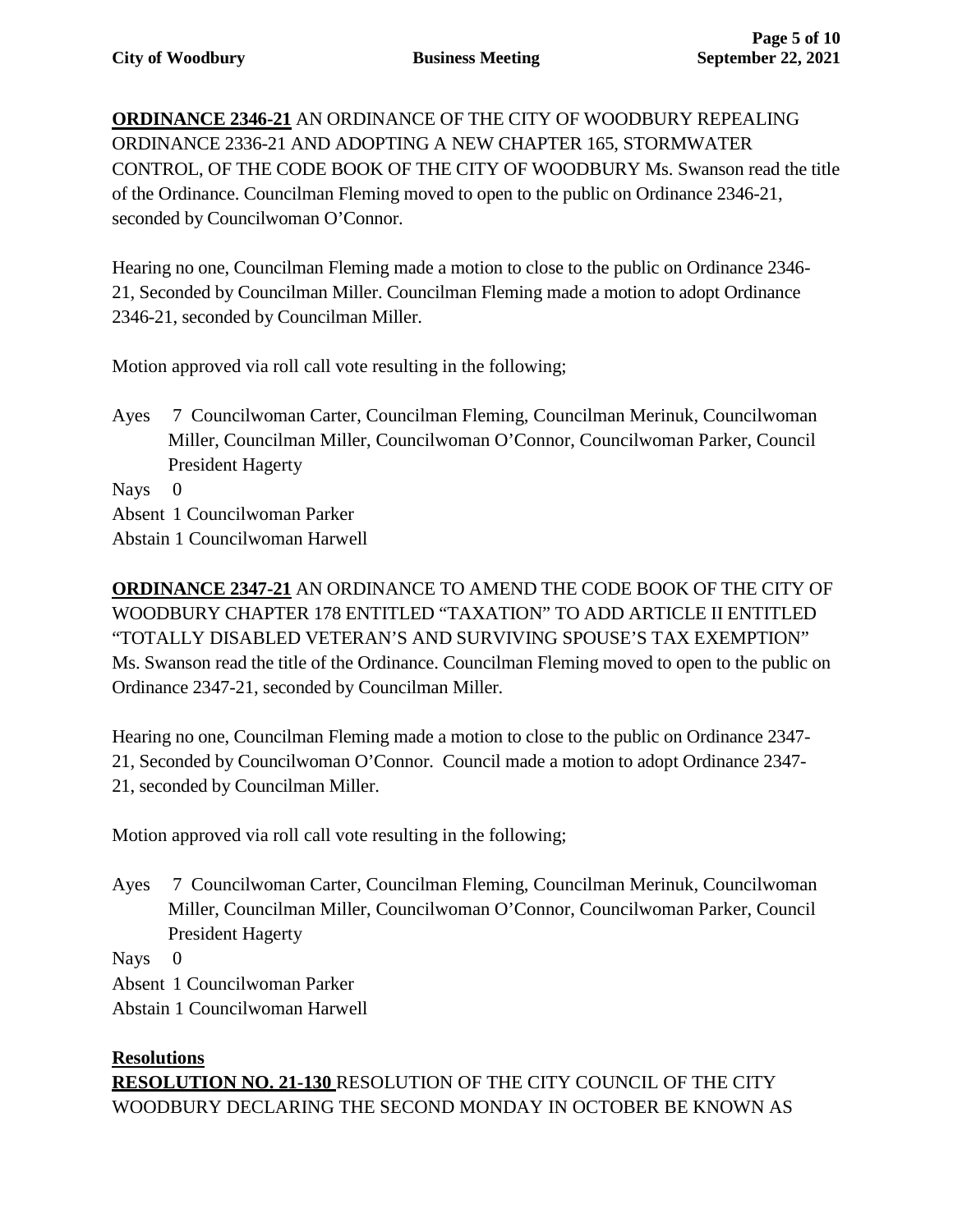### **City of Woodbury Business Meeting September 22, 2021**

INDIGENOUS PEOPLES DAY IN THE CITY OF WOODBURY Ms. Swanson read the title of the Resolution. Councilwoman O'Connor asked if we could adopt and then amend or make changes. Council President Hagerty deferred to Mr. Scaffidi.

Councilman Merinuk made a motion to amend Resolution No. 21-130 for the Second Monday in October to be known as Indigenous Peoples and Christopher Columbus Day. Councilman Fleming seconded the motion adding he agrees with Mr. Alveario that some Italians may see this as unfavorable, and he agreed with Mr. Hunter in the need to honor the Indigenous Peoples Day. Council President Hagerty added that this is in the spirit of equity, inclusion and representing all involved.

Councilman Fleming made a motion to adopt amended Resolution No. 21-130, seconded by Councilman Merinuk.

Motion approved via roll call vote resulting in the following;

Ayes 7 Councilwoman Carter, Councilman Fleming, Councilman Merinuk, Councilwoman Miller, Councilman Miller, Councilwoman O'Connor, Councilwoman Parker, Council President Hagerty

Nays 0

Absent 1 Councilwoman Parker

Abstain 1 Councilwoman Harwell

# CONSENT AGENDA

**RESOLUTION NO. 21-131** RESOLUTION OF THE CITY COUNCIL OF THE CITY WOODBURY AWARDING A CONTRACT TO RICCO CONSTRUCTION CORP. FOR THE SITE DEMOLITION OF 32, 38, 40 W. BARBER AVE AND 607 GREEN STREET

**RESOLUTION NO. 21-132** RESOLUTION OF THE CITY COUNCIL OF THE CITY OF WOODBURY AUTHORIZING A CHANGE ORDER FOR THE FY2020 WATER MAIN REPLACEMENT PROJECTS

**RESOLUTION NO. 21-133** RESOLUTION OF THE CITY COUNCIL OF THE CITY OF WOODBURY AUTHORIZING A CHANGE ORDER FOR THE FY2020 LOCAL ROAD PROGRAM

**RESOLUTION NO. 21-134** RESOLUTION OF THE CITY COUNCIL OF THE CITY OF WOODBURY HIRING A SPCEIAL LAW ENFORCEMENT OFFICER CLASS II FOR THE WOODBURY CITY POLICE DEPARTMENT, NUNC PRO TUNC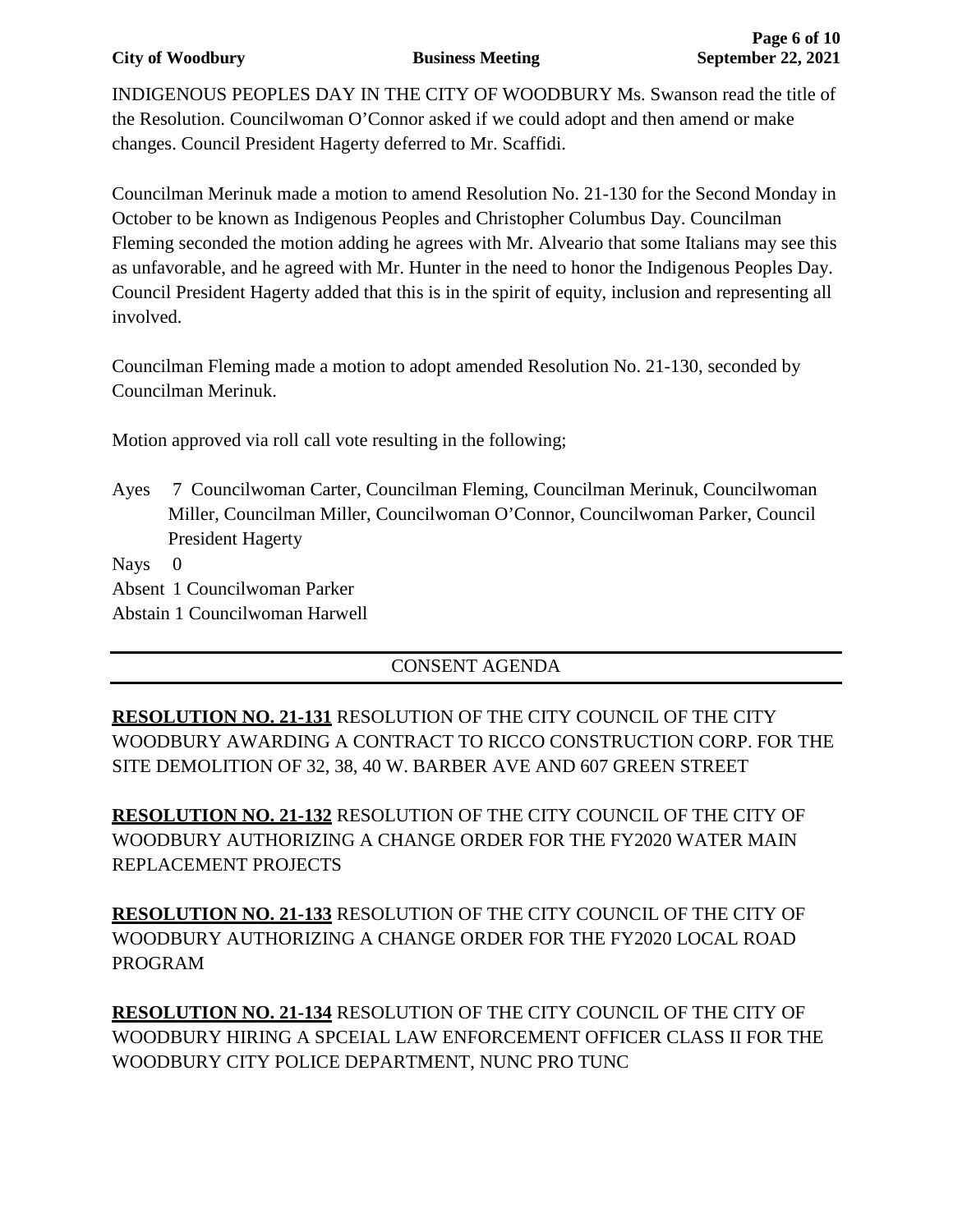**RESOLUTION NO. 21-135** RESOLUTION OF THE CITY COUNCIL OF THE CITY OF WOODBURY AUTHORIZING THE EXECUTION OF AN EMERGENCY REPAIR CONTRACT WITH PIONEER PIPE FOR THE REPAIR OF A LEAKING WATER VALUE AT HESTERS AVENUE AND SOUTH EVERGREEN AVENUE, AUGUST 11, 2021

**RESOLUTION NO. 21-136** RESOLUTION OF THE CITY COUNCIL OF THE CITY OF WOODBURY AUTHORIZING THE AWARD OF A NON-FAIR AND OPEN CONTRACT FOR PROFESSIONAL SERVICES FOR INTERIM PROFESSIONAL MANAGEMENT SERVICES FOR A CITY MANAGER FOR THE CITY OF WOODBURY

**RESOLUTION NO. 21-137** RESOLUTION OF THE CITY COUNCIL OF THE CITY OF WOODBURY AUTHORIZING THE AWARD OF A NON-FAIR AND OPEN CONTRACT FOR PROFESSIONAL SERVICES FOR EXECUTIVE SEARCH SERVICES FOR A CITY ADMINISTRATOR FOR THE CITY OF WOODBURY

END CONSENT AGENDA

Councilman Fleming made a motion to adopt the Consent Agenda as read at the beginning of the meeting, seconded by, Councilman Merinuk.

Motion approved via roll call vote resulting in the following;

Ayes 7 Councilwoman Carter, Councilman Fleming, Councilman Merinuk, Councilwoman Miller, Councilman Miller, Councilwoman O'Connor, Councilwoman Parker, Council President Hagerty

Nays 0

Absent 1 Councilwoman Parker

Abstain 1 Councilwoman Harwell

Councilwoman O'Connor made a motion to adopt the bills and vouchers list, seconded by, Councilwoman Carter. Motion approved by unanimous voice vote.

## **Committee Reports**

Councilwoman Miller – Councilwoman thanked the  $5<sup>th</sup>$  Legislative Office and Senator Cruz-Perez, Assemblyman Spearman and Assemblyman Moen for their assistance with the school supplies drive on September 2. Assemblyman Spearman personally helped pack and hand out bags. Councilwoman Miller would like to see Council and members of our community put on future events like this, and how important they are in helping our community.

### **Report of the Mayor**

Mayor Sickel – The Fall Festival Parade Committee has been doing a great job fundraising. Mayor Sickel thanked the Greater of Woodbury Chamber of Commerce for donating and also thanked Zallies and Inspira who each donated \$10,000. Several other businesses donated and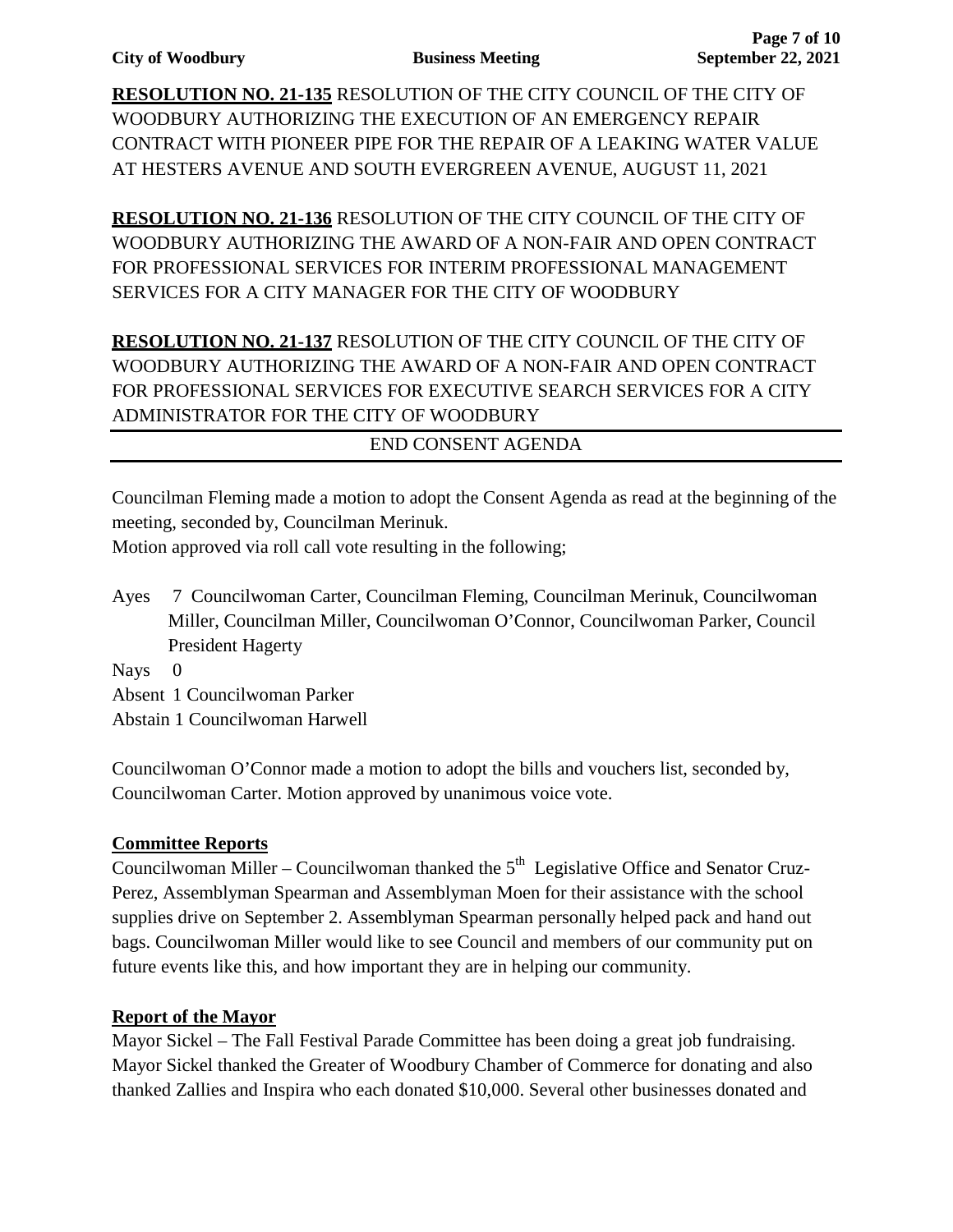everyone will be represented on the parade banner. Mayor Sickel is proud to announce that the Fall Festival Parade will operate off of 100% donated funds and will not cost any taxpayer money. Mayor Sickel thanked all of the Committees, Woodbury Organizations and volunteers that have helped with the Fall Festival Parade, and all of the Other Events the City has put on this Year. The Fall Festival Parade is Saturday, October 9 and the Festival will be from 1-5 pm at Lot 323 (115 S. Broad St.) where there will be vendors, games and entertainment for all ages. The parade will begin between 5:30 – 6 pm at the ACME parking lot and end at the Inspira Medical Center.

# **Department Announcements**

Erika Covely – Engineer – Mrs. Covely thanked Council for the approval of Resolution No. 21- 131, and work will now hopefully start soon. There are two upcoming bid openings on October 5 for the Wood Street Sanitary Sewer Lining Project and October 19 for the Green Acres - Stewart Lake Park Pedestrian Path – Phase 1.

Michelle Yeager – Library – The Library Board of Trustees will be resuming meetings on September  $20<sup>th</sup>$  via Zoom. Information on the meeting can be found on the Library's website. Ms. Yeager is looking to for approval for the Library's budget. Ms. Yeager will be sending out invitations for grant funding to research African American History in Woodbury going back to the 1600 and wants to include as many stakeholders in community as possible. Some research has already started and they have found original sources in the birth of African American slaves. There is currently little documentation of African American History in Woodbury and they are excited to continue to give access and lower the boundaries to give access to the community to this information. Councilman Miller expressed her excitement in this project. Ms. Yeager said the next Bilingual Story Time is this Saturday at 11 am. Ms. Yeager thanked Mayor Sickel for her assistance and also thanked Councilwoman Miller for donating a book for Indigenous Peoples Day.

Chief Ryan – Woodbury City Police Department – Chief Ryan reminded everyone that Straight to Treatment is still happening throughout the COVID-19 Pandemic. He said it's inspirational to see the stories of those who are getting treatment. Officers have started a Woodbury Re-Entry Program to help those gain access to important documents and reacclimate to society. On October  $5<sup>th</sup>$  from 2-7 pm there is a Blood Drive at Kemble Methodist Church.

After being canceled in 2020, the  $41<sup>st</sup>$  Annual Gloucester County Police Awards Committee in Monroe Township will be held on October  $4<sup>th</sup>$ , honoring both the 2019 and 2020 awardees. Sgt. Andrew DiGiambattista and Ptl. Tony Urban will receive the Meritorious Service Award for saving an individual in a mental health crisis from a burning building. Officers, Cpl. Joseph Collins, Ptl. Jim Jones and Ptl. Timothy Nelson will receive the Honorable Discharge Award.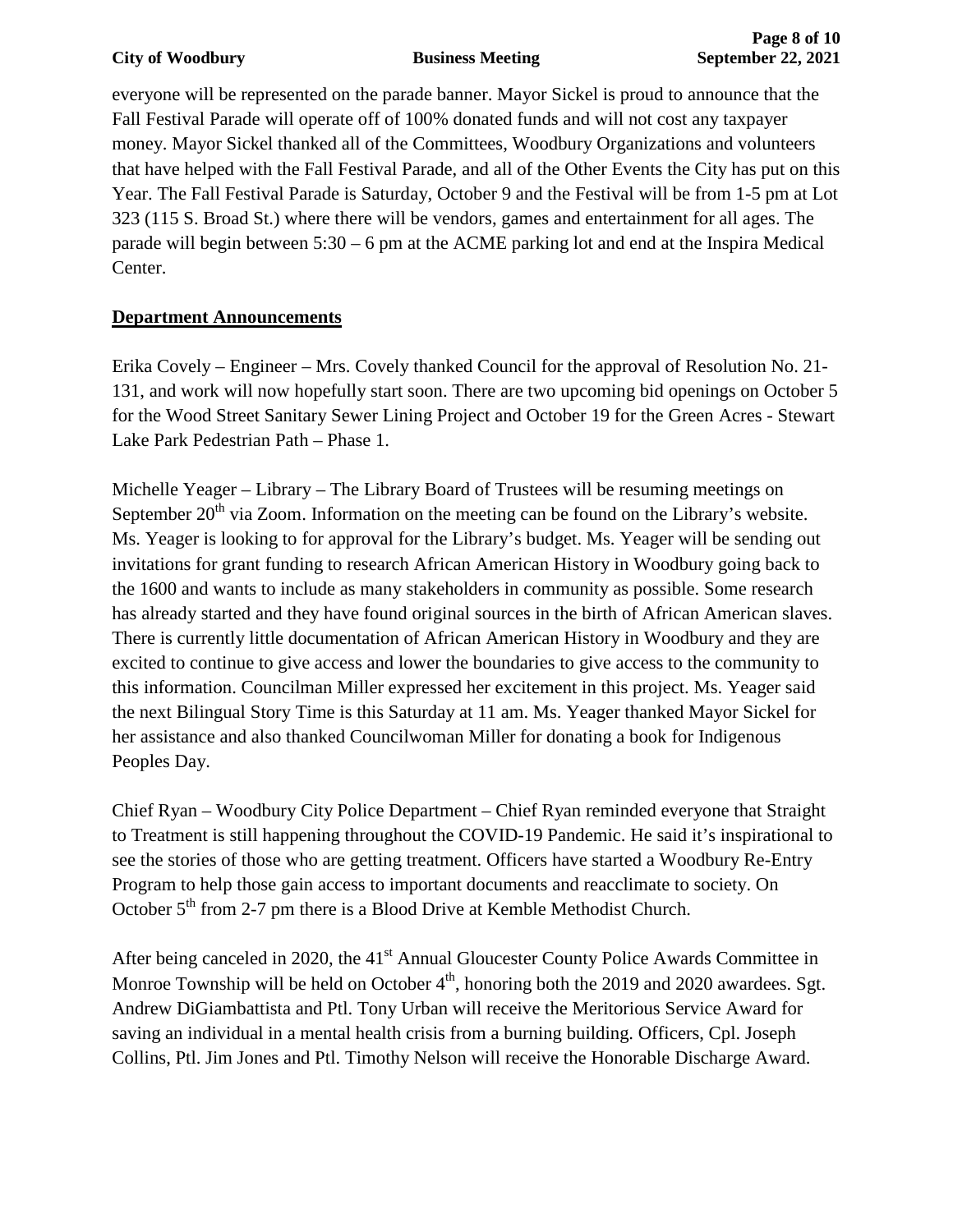### **City of Woodbury Business Meeting September 22, 2021**

The Woodbury City Police Department is scheduled for an on-site assessment as part of its program to achieve accreditation by verifying that it meets recognized professional best practices. Administered by the New Jersey State Association of Chiefs of Police, the accreditation program requires agencies to comply with best practice standards in five basic areas: the administrative function, the personnel function, the operations function, the investigative function, and the arrestee/detainee function. Agency employees and the public are invited to offer comments by calling 609-352-3919 on Tuesday, October 5th, 2021 between the hours of 10:00A.M.-11:00A.M. Comments will be taken by the Assessment Team. Email comments can be sent to the police department at bboucher@woodburypd.com. Anyone wishing to submit written comments about the Woodbury City Police Department's ability to comply with the standards for accreditation may send them by email to Harry J Delgado, Ed.S Accreditation Program Director, hdelgado@njsacop.org, or write to the New Jersey State Association of Chief's of Police, Law Enforcement Accreditation Commission at 751 Route 73 North, Suite 12, Marlton, N.J. 08053. We take pride in being an accredited department. This would be the WPD's 4 consecutive accreditation and 5<sup>th</sup> total.

## **Unfinished Business**

No unfinished business.

### **New Business**

No new business.

### **Open to the Public**

Councilman Fleming made a motion to open to the public, seconded by Councilwoman O'Connor. Motion approved by unanimous voice vote.

Tony Alveario – 522 Delaware St. – Mr. Alveario would like Council to reconsider its approval and passage of Ordinance 2342-21 and Resolution No. 21-126, as the approval of the Best Buds location is not more than 1000 feet of the daycare at Kemble Methodist Church. Mr. Alveario doesn't want this business on Broad Street due to the daycare. Council President Hagerty thanked Mr. Alveario for his comments.

Charles Hughes – 31 N. Childs St. – Mr. Hughes expressed his displeasure of Mayor Sickel denying hi group, Say No to GCL, from participating in the Fall Festival Parade. Mr. Hughes added to Mr. Alveario comments and asks the reconsideration of Ordinance 2342-21 and Resolution No. 21-126 due of the distance of Best Buds to the daycare in Kemble Methodist Church. Mr. Hughes provided maps to Council. Council President Hagerty thanked Mr. Hughes.

Bill Gotthardt  $-26$  N. Horace St.  $-$  Mr. Gotthardt asked for the status of the junior firefighter, as Mr. Law had requested for him to provide outline on program in relation to JIF (Joint Insurance Fund). Mr. Gotthardt has yet to receive a response and would like a response from the Fire Administrator. Mr. Scaffidi responded. Mr. Gotthardt said that he has a copy of application and